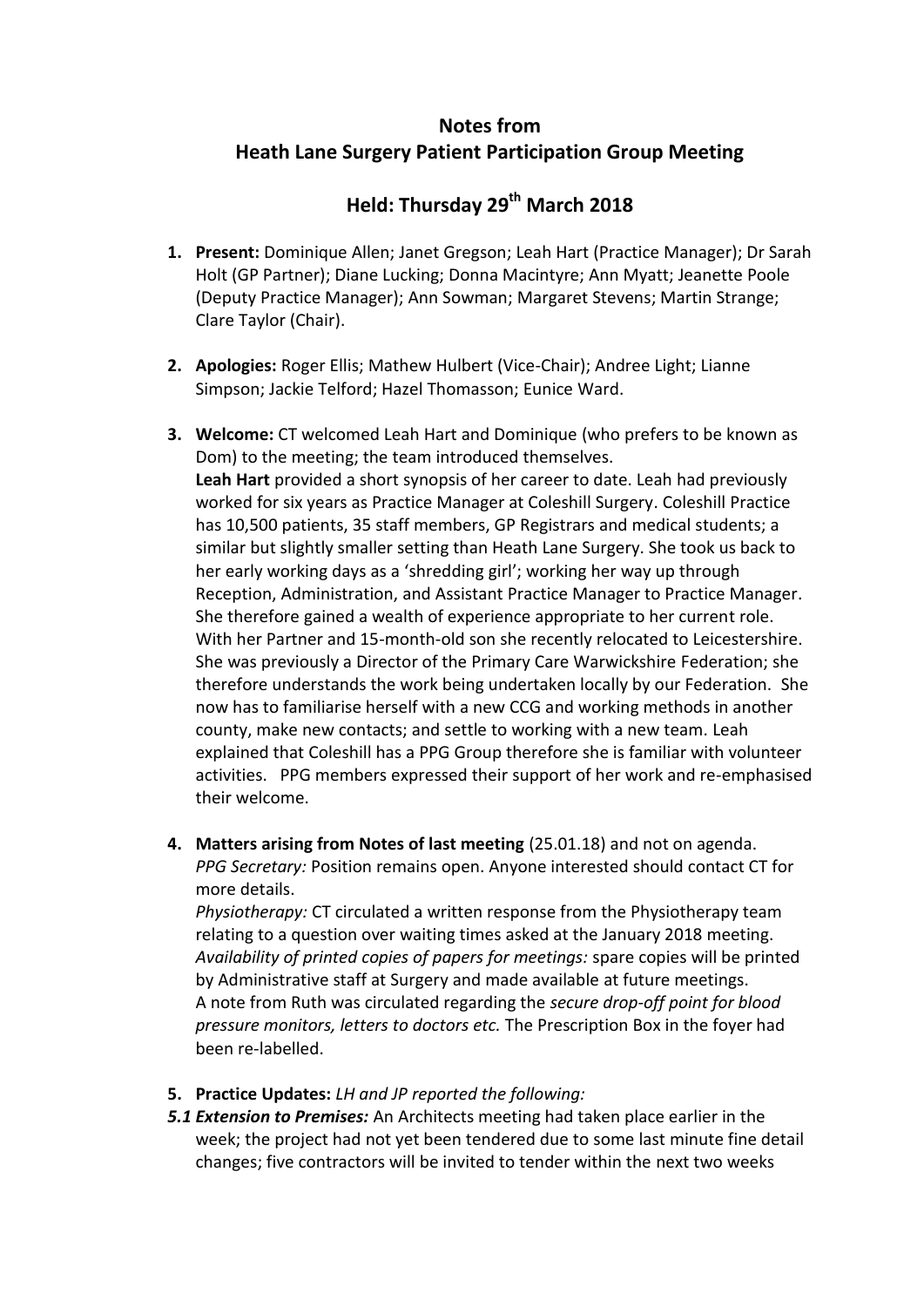(before mid-April). The start date remains early July 2018; the project is currently delayed by two weeks. The chosen tender then has to be approved by NHS England (time-scale over which the Practice has no control). Completion is envisaged for end of March 2019. JP explained the lay-out of the extension for benefit of our new member.

Concern continues over **possible parking issues**; PPG members were encouraged to explain the temporary disruption to our site during the building process. MH had previously offered to write an article for the Hinckley Times focusing positively on the build and explaining the envisaged temporary parking issues at peak times. It may be appropriate for this to be published just before the build begins in **June 2018**. *Action MH*

The **Dialysis Garden** has been temporarily relocated to the site of the Community Shed (behind the arcade of shops in the centre of Earl Shilton); thanks to the 13 ESinB, Duke of Edinburgh Award students, Surgery staff, and PPG team members who turned up on a chilly March morning (minus 7 degrees C wind chill) to carry out this task.

#### *5.2: Staffing Updates:*

From 16<sup>th</sup> April 2018 the Practice will host third and fifth year medical students in addition to final year students and GP Registrars. SH provided information about the work these students will undertake (sitting-in on patient consultations/nurse appointments; taking medical history from selected patients with long-term conditions; understanding the role of the Practice within the community). Dr Daya and Dr Aden are staying.

Dr Datta and Dr Hussein will complete their placements with HLS and move on. Mr Mohit Joshi (GP Reg.) and Dr Ruth Shanley (FY) will be joining us for four months each. Dr Shanley is part-time.

DM volunteered to have her history taken as a long-term patient. *Action: JP* A reminder was given that all members of the Practice team are welcome to attend our PPG meetings.

*5.3: Dialysis Room:* CT enquired over the use of the Dialysis Room and whether new renal patients were to be offered the opportunity to dialyse in our building. LH to meet with Emma Evans, Renal Matron, on  $12<sup>th</sup>$  April to ensure this important project regained momentum. CT asked whether there was any likelihood of patients from Walsgrave Renal Unit using this facility; SH considered that as infection control had been such an issue in initially establishing the facility it may be very complicated if another Unit was to become involved; therefore at the moment this was an unlikely scenario.

#### **6. Publicity:**

LS has produced a line drawing of the front façade of the Surgery to use in our publicity.

*6.1: PPG Website***:** CT had worked with James Broadway (JB) to review our PPG part of the Practice Website. We have four allocated pages:

- Page 1: reflects the work our PPG currently undertakes;
- Page 2: Role of the PPG;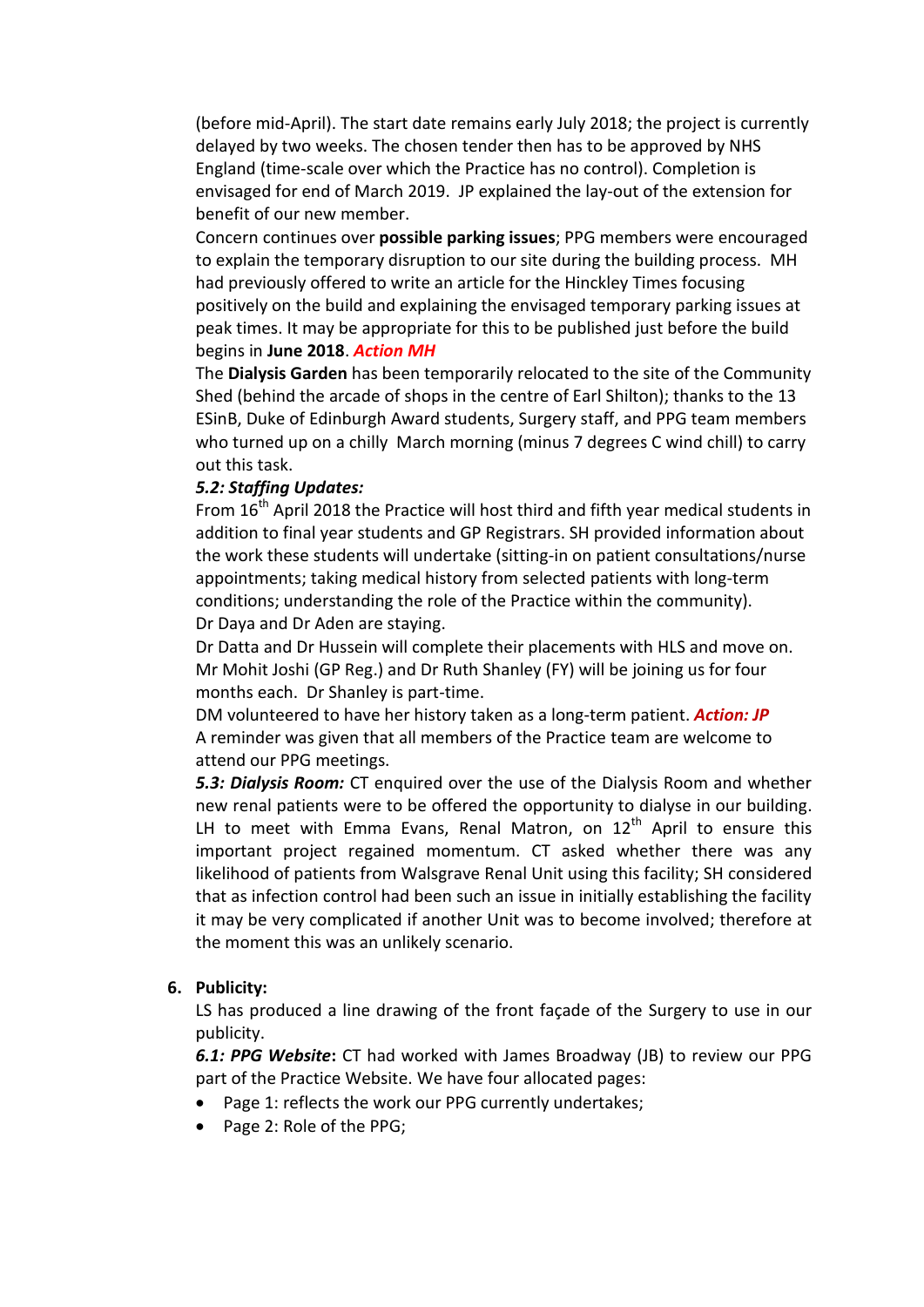- Page 3: Activities: with images and text this page will illustrate the projects we are working on, regular activities e.g. the Walking Group, and annual events such as assisting with flu clinics.
- Page 4: Information (minutes, agendas, terms of reference, leaflet, CCG updates, NAPP newsletters, etc.). Use of a PPG e-mail was discussed; MS agreed to follow this up with JB and create a system which was not dependent on one person. *Action: CT and MS to further liaise with JB.*

*6.2: Newsletter:* CT will contact LS about the Newsletter. It may be that a subteam could be developed to share the workload on this issue. Newsletters in February and August annually would be useful. They could be published on the website, and available in the Town Hall, Age Concern, Surgery Waiting Room, Churches etc. *Action: CT to liaise with LS*

*6.3: PPG Leaflet:* CT had circulated a draft copy of a leaflet which explains the role of the PPG; members agreed that this was almost ready to publish. The leaflet would be circulated in new patient packs; information for new staff; and available in various locations (library, Age Concern Centre, Churches, etc.). *Action: CT to prepare final version; Practice to print in black and white.*

*6:4 Virtual PPG :* Promotion of this group will follow complete updating of website and production of PPG Leaflet – aim is for September 2018 at the latest. Members were asked to give consideration to the name as Virtual PPG sounds uninviting. SH remarked that Desford PPG has been renamed 'Friends of Desford Surgery'. Research would be conducted into titles used by other PPG's. *Action: CT and anyone else who wishes to help.*

# **7. Joint Health Promotion Event with Barwell/Hollycroft PPG**

The feasibility of organising a joint health event had been mooted for some time. CT, MH and AM had discussed this again at a recent meeting with Alan Plumpton, Chair of Barwell and Hollycroft PPG. George Ward Centre had offered a room, accommodating 100, free of charge. The topic of Diabetes had been suggested. AP would discuss with his PPG and Dr Darren Jackson from Barwell Practice, then come back to us. *Action: If any member has a topic they would like us to focus on please let CT or MH know.*

# **8. Signposting / Social Prescribing**: *AM and CT*

For the benefit of new members SH gave a short explanation of Social Prescribing as it is envisaged at HLS, patients who could be helped through this volunteer scheme, and expectations/parameters. *(See November 2017 and January 2018 minutes on website for more detailed explanation).*

AM, MH and CT had recently attended a meeting with Alan Plumpton (Barwell and Hollycroft PPG) and Kerry Smith (Area Co-ordinator) to find out more about how the Barwell Befriending Scheme had been established and to learn from their experience, which was as follows:

# *Training*

Three sessions had taken place during which 12 Befriending volunteers had been trained, these consisted:

- $\triangleright$  Safeguarding: Joanne Low from the Rural Community Council;
- $\triangleright$  Communication and Listening Skills: Dr Scarborough retired Barwell GP;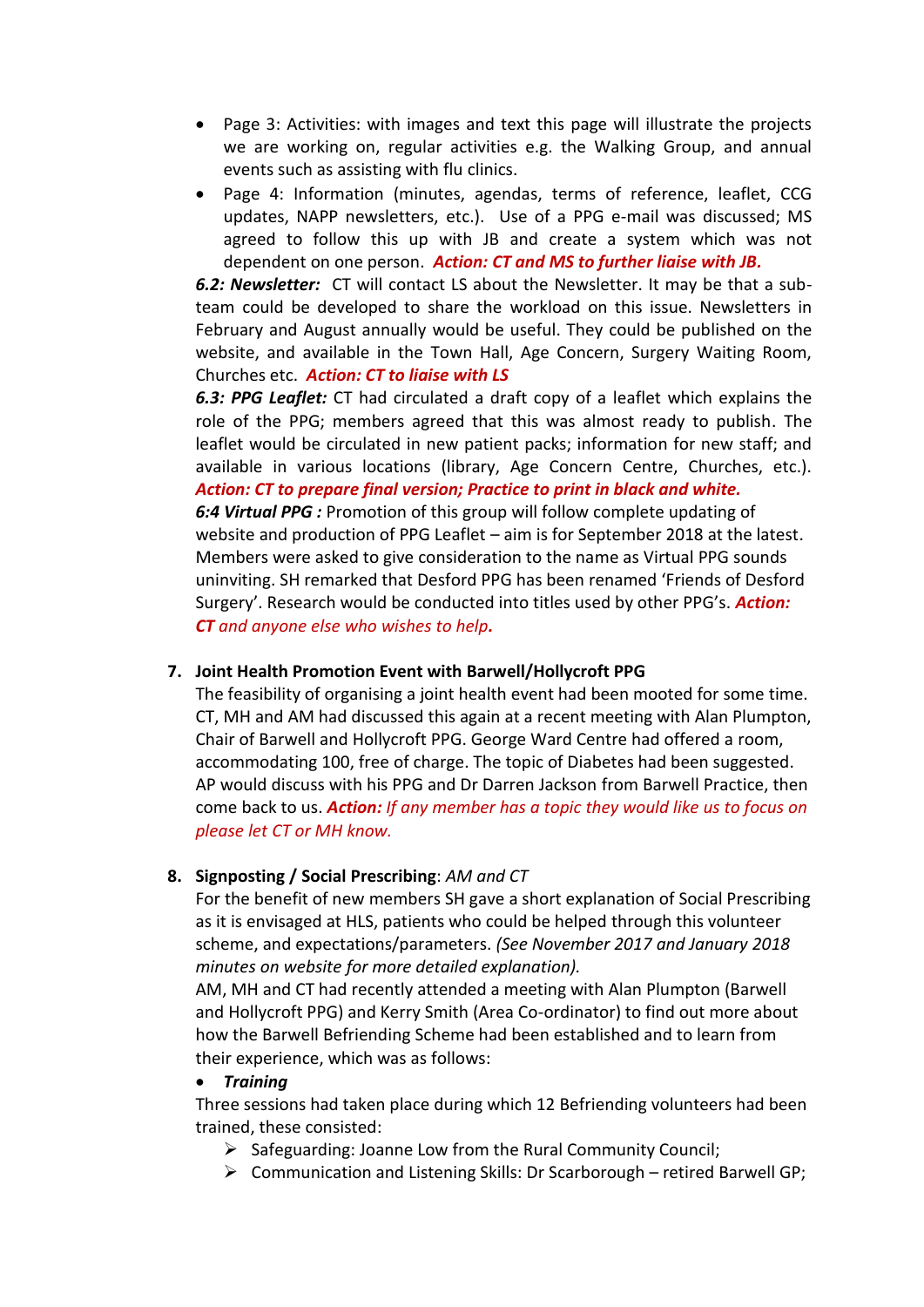$\triangleright$  First Plus Training: Emma ?

Training had been undertaken over three weeks in the evenings.

- *DBS checks*: carried out through a retired GP at the cost of £5 each (normal charge £25 per person). DBS checks are advisable for our scheme, but as there should be no one-to-one communication are not essential. We intend to carry them out for best practice.
- **Insurance:** Public Liability insurance already taken out by HLS should cover the intended activities, but needs checking.
- *Possible Funding:* Barwell had applied for a Grant to set up their scheme from Rural Community Council – funds received would be processed through their Practice as the PPG is not a 'constituted group'. CT would look into the possibility of similar Grant funding for our project; funding is also available through the Volunteer Community Scheme, CT would look into the criteria which this fund operates.
- *Referral:* forms and other documentation used by Barwell were reviewed.

# *Future training*

Barwell has another three volunteers to train, although their scheme is different to the one envisaged by our Practice it was considered that training needs were very similar therefore we could organise joint training sessions. KS offered to liaise over training – the intention is to begin training in late May/early June depending on availability of volunteers and trainers. We currently have eight volunteers.

Proposal to begin Social Prescribing project in September 2018. It is estimated that PPG members will commit to no more than two hours per month, possibly less should more volunteers emerge. *Action: CT, AM, MH.*

# **9. Allotment Project:** *AM*

AM had met with RE and identified an unused plot on the Breach Lane Allotment site which may be useful for a community project. KS had offered to fund equipment for this plot if it were available*. Action: AM to continue to liaise with the Allotment Committee and KS over this proposal.*

# **10. Service Level Agreements:** *MS*

MS had communicated with James Broadway in depth over this issue and commended James on his helpfulness and attention to detail. To recap, MS had identified a problem during the Christmas period when the website was down for two days but System One denies that any issue exists. The responsibility for SLA's in relation to System One lies with NHS England. In the event of interruption of IT links to Pharmacies then a written green prescription form would be requested and prescriptions made up from this source; with corresponding delays. MS sought support from the group to make a Freedom of Information request to NHS England in relation to SLA's and timescales.

With future building projects due to occur within the close vicinity of the Surgery MS was concerned that risk had been assessed, that resilience in relation to IT and other services was at a maximum, and that contingency plans existed in the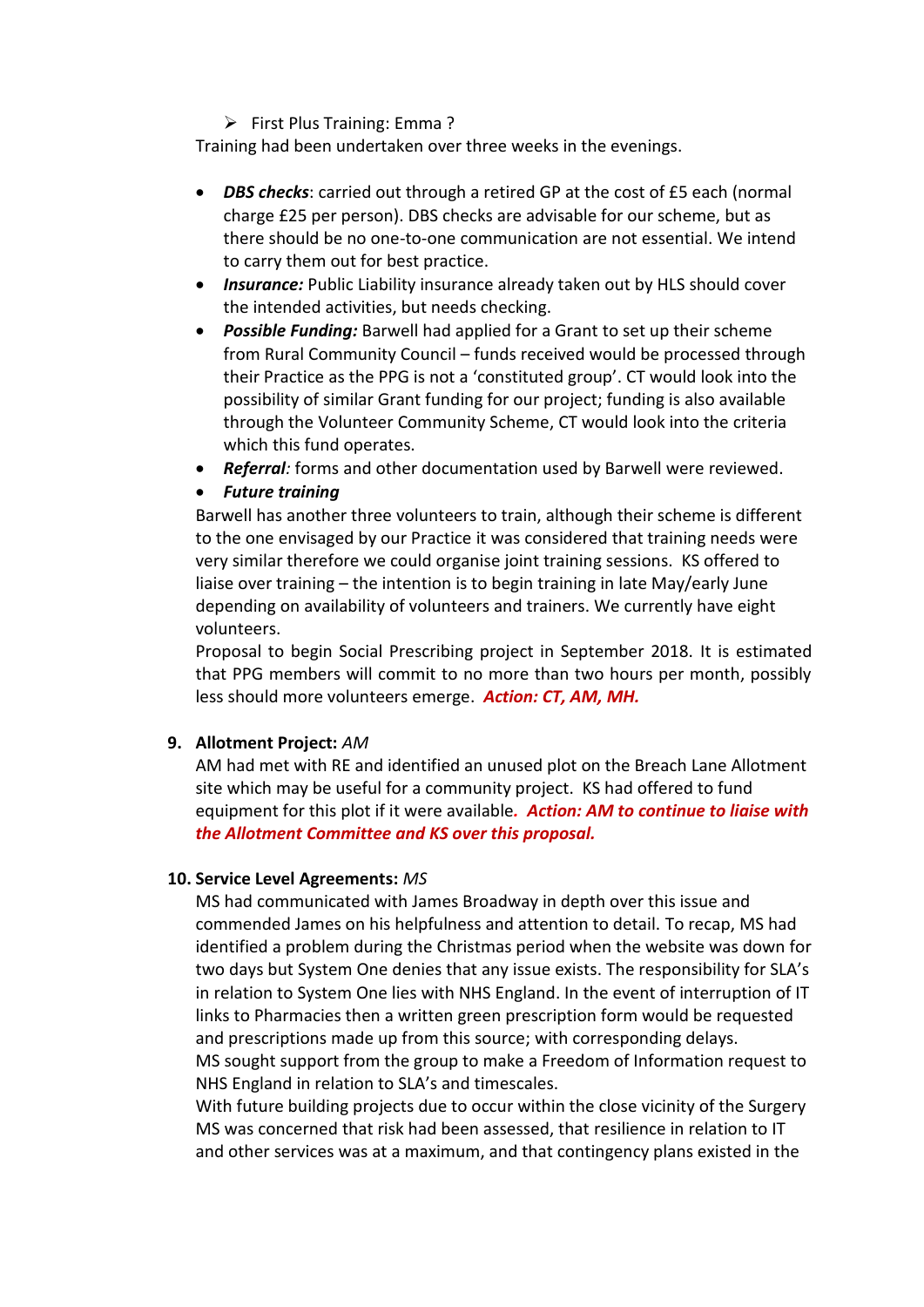event that an interruption of service was to occur. *Action: MS to take forward FIO request to NHS England and feedback to LH, JB, and the PPG*

#### **11. Flu Clinics 2018**

Members requested dates for the September/October flu clinics in order to maximise assistance at the events, in particular the ad hoc clinics. It was suggested that the main Saturday clinic be held in September rather than October to deter patients from opting to go elsewhere for their vaccinations. *Action: LH and JP*

#### **12. PPG Members Workwear:** *CT*

This issue of workwear had been raised previously, but with the advent of our Social Prescribing project members had revisited the issue of 'uniform' type clothing. CT had investigated a reasonable quality of polo shirt, cost approximately £10 per garment, plus £15 set up costs for embroidery (Hole-inthe-Wall, Hinckley); minimum order, eight shirts. CT asked whether the Partners could consider funding this workwear which would be worn at Flu Clinics, for Social Prescribing meetings, and whilst carrying out other HLS related duties both on and off site. This Workwear would 'professionalise' the work the PPG was undertaking whilst publicising the Practice. Within gold embroidered oval: 'Heath Lane Surgery' at top; 'Volunteer' underneath, 'PPG' in centre on Jade shirt. Estimated outlay £150. Workwear would belong to the Practice and would be returned for reuse if a member left or ceased to be active. JP suggested someone in Newbold Verdon for an alternative quote; she would investigate. *Action: LH and SH to discuss with Partners; JP to investigate quotes from her contact. It would be ideal if Workwear was in place prior to PPG Awareness Week in early June.*

#### **13. Brief Feedback from health-related meetings attended:**

No meetings since January; meetings due to take place in the near future are: *13.1: Hinckley and Bosworth PPG Locality Group Meeting: 5.04.18 13.2 PPG Network Meeting: 11.04.18 13.3 H&B Health and Wellbeing Partnership: 20.04.18* Notes/Minutes from these meetings will be circulated in due course.

#### **14. Any Other Business:**

*14.1: Physiotherapy Appointment:* AS explained that a patient with an appointment to see the Physiotherapists had arrived, checked in and been given a four minute waiting time. However, after waiting for 25 minutes he discovered the Physio had left the building. It was suggested that this may be a check-in issue; JP agreed to look into the problem and review the process. *Action: JP 14.2: Hearing Aid Batteries***:** MS had been asked to raise the issue of **free** hearing aid batteries which, historically, GP Surgeries had provided, but which now appeared to be only available from Hearing Services. SH considered that there may have been a policy change, but agreed to look into the issue. *Action: SH*